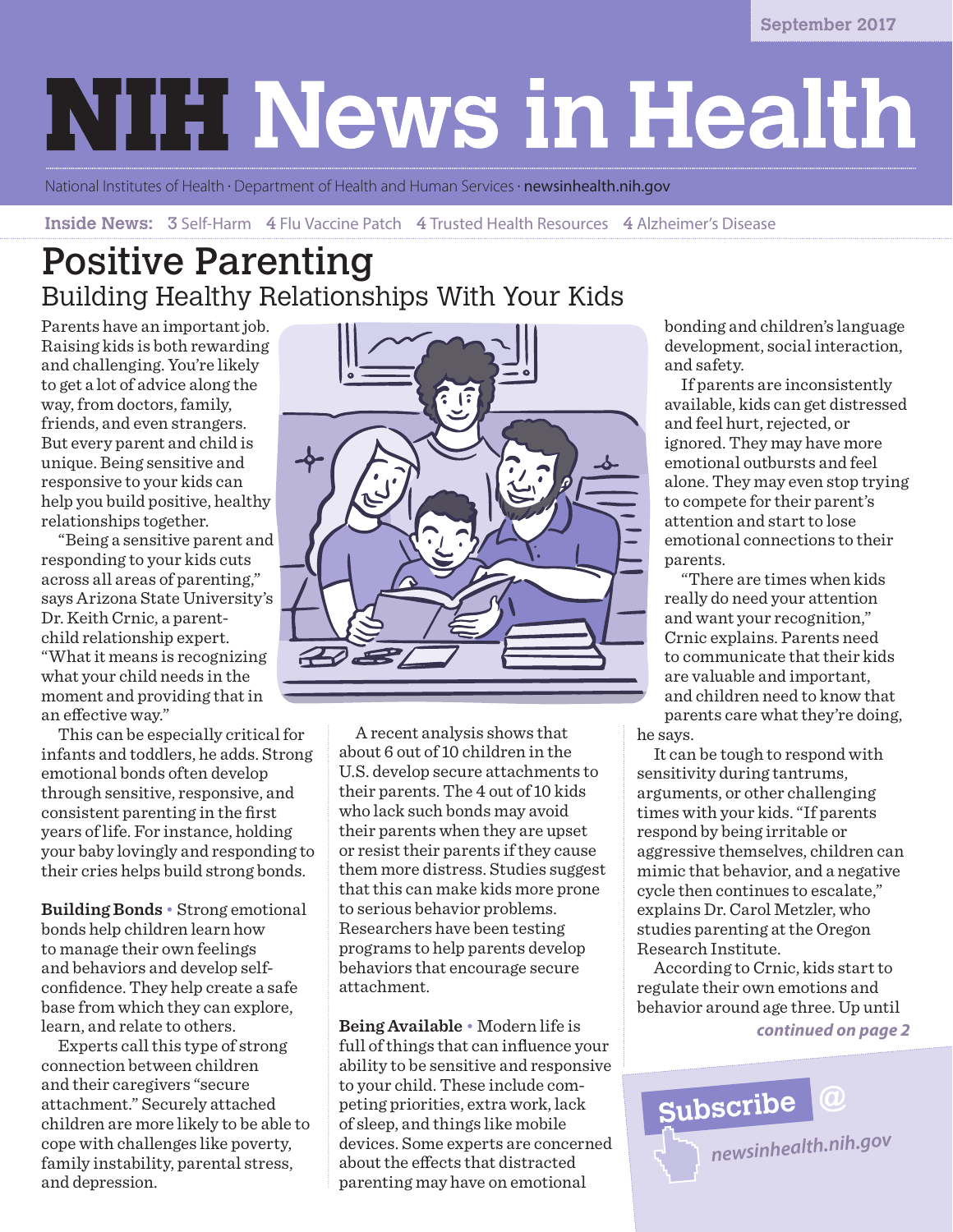#### *continued from page 1*

then, they depend more on you to help them regulate their emotions, whether to calm them or help get them excited. "They're watching you to see how you do it and listening to how you talk to them about it," he explains. "Parents need to be good self-regulators. You're not only trying to regulate your own emotions in the moment, but helping your child learn to manage their emotions and behavior."

As kids become better at managing their feelings and behavior, it's important to help them develop coping skills, like active problem solving. Such skills can help them feel confident in handling what comes their way.

"When parents engage positively with their children, teaching them the behaviors and skills that they need to cope with the world, children learn to follow rules and regulate their own feelings," Metzler says.

"As parents, we try really hard to protect our kids from the experience of bad things," Crnic explains. "But if you protect them all the time and they are not in situations where they deal with difficult or adverse circumstances, they aren't able to

#### **NIH News in Health**

**ISSN 2375-6993** (Print) **ISSN 1556-3898** (Online) **Editor** Harrison Wein, Ph.D.

**Managing Editor** Tianna Hicklin, Ph.D. **Graphics** Alan Defibaugh (illustrations), Bryan Ewsichek (design)

**Contributors** Tianna Hicklin, Geri Piazza, and Bonnie Tabasko.

**Attention Editors** Reprint our articles and illustrations in your own publication. Our material is not copyrighted. Please acknowledge *NIH News in Health* as the source and send us a copy.

#### **[newsinhealth.nih.gov](https://newsinhealth.nih.gov)**



**National Institutes of Health** *NIH…Turning Discovery Into Health®*

Office of Communications & Public Liaison Building 31, Room 5B52 Bethesda, MD 20892-2094 email: nihnewsinhealth@od.nih.gov phone: 301-451-8224

develop healthy coping skills."

He encourages you to allow your kids to have more of those experiences and then help them learn how to solve the problems that emerge. Talk through the situation and their feelings. Then work with them to find solutions to put into practice.

**Meeting Needs** • As children grow up, it's important to remember that giving them what they need doesn't mean giving them everything they want. "These two things are very different," Crnic explains. "Really hone in on exactly what's going on with your kid in the moment. This is an incredibly important parenting skill and it's linked to so many great outcomes for kids."

Think about where a child is in life and what skills they need to learn at that time. Perhaps they need help managing emotions, learning how to behave in a certain situation, thinking through a new task, or relating to friends.

"You want to help kids become confident," Crnic says. "You don't want to aim too high where they can't get there or too low where they have already mastered the skill." Another way to boost confidence while strengthening your relationship is to let your kid take the lead.

"Make some time to spend with your child that isn't highly directive, where your child leads the play," advises Dr. John Bates, who studies children's behavior problems at Indiana University Bloomington. "Kids come to expect it and they love it, and it really improves the relationship."

Bates also encourages parents to focus on their child's actual needs instead of sticking to any specific parenting principles.

It's never too late to start building a healthier, more positive



Wise Choices Tips for Connecting with Your Kids

- Catch kids showing good behavior and offer specific praise.
- Give children meaningful jobs at home and positive recognition afterward. Don't be overly critical; instead, help them improve their skills one step at a time.
- Use kind words, tones, and gestures when giving instructions or making requests.
- Spend some time every day in warm, positive, loving interaction with your kids. Look for opportunities to spend time as a family, like taking after-dinner walks or reading books together.
- Brainstorm solutions to problems at home or school together.
- Set rules for yourself for mobile device use and other distractions. For instance, check your phone after your child goes to bed.
- Ask about your child's concerns, worries, goals, and ideas.
- Participate in activities that your child enjoys. Help out with and attend their events, games, activities, and performances.

relationship with your child, even if things have gotten strained and stressful. "Most importantly, make sure that your child knows that you love them and are on their side," Metzler says. "For older children, let them know that you are genuinely committed to building a stronger relationship with them and helping them be successful."

By being a sensitive and responsive parent, you can help set your kids on a positive path, teach them self-control, reduce the likelihood of troublesome behaviors, and build a warm, caring parentchild relationship.  $\blacksquare$ 

For more about building healthy parent-child relationships, see "Links" in the online article: [newsinhealth.nih.gov/2017/0](https://newsinhealth.nih.gov/2017/09/responsive-parenting)9/positive-parenting

 $\mathcal{Y}$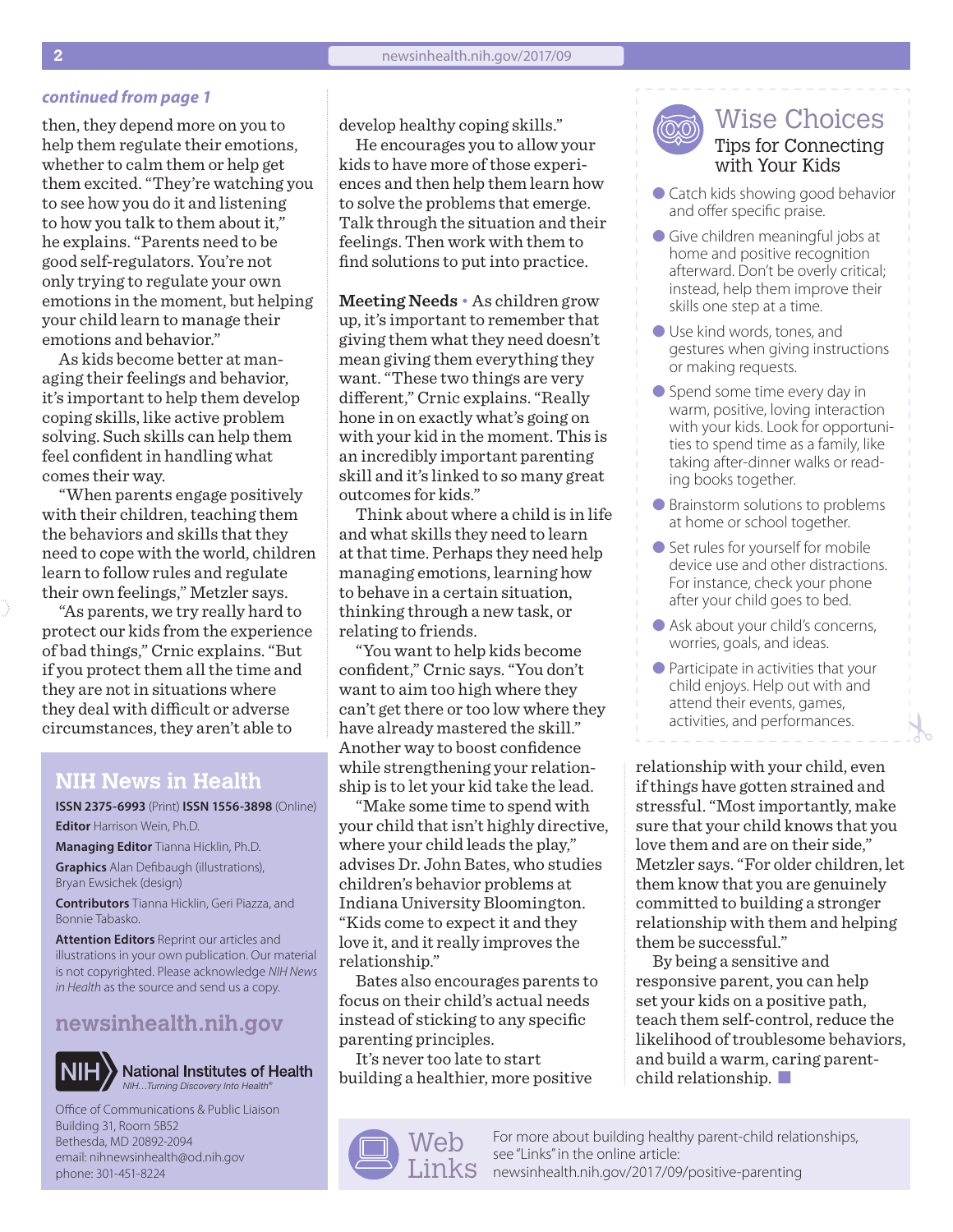## Hurtful Emotions Understanding Self-Harm

People deal with difficult feelings in all sorts of ways. They may talk with friends, go work out, or listen to music. But some people may feel an urge to hurt themselves when distressed. Harming or thinking about harming yourself doesn't mean you have a mental disorder. But it is an unhealthy way to cope with strong feelings. Finding new ways to cope can help you get through difficult times.

Some unhealthy ways people may try to relieve emotional pain include cutting, burning, or hitting themselves. These behaviors can be difficult to detect. People usually keep them a secret. Wounds can often be treated at home and covered with clothing or jewelry.

"The largest percentage of people who engage in non-suicidal selfinjuring behaviors are teenagers," says Dr. Jennifer Muehlenkamp, an NIH-funded psychologist at the University of Wisconsin-Eau Claire. Around 2 out of 10 teens and collegeaged students report trying this behavior at least once.

> Wise Choices Ways to Cope

There's no right or wrong way to deal with intense emotions. If you're feeling distressed:

- $\bullet$  Talk with friends.
- Watch a funny movie or read a comforting book.
- $\bullet$  Listen to music.
- Get active. Go for a walk or get some exercise.
- **•** Distract yourself with any activity or hobby you love.
- Avoid smoking, drinking, and other risky behaviors.
- l Take care of your body. Eat and drink well. Get enough sleep.
- Realize it's okay to cry it out.

Those are the key ages because youths are changing environments, Muehlenkamp explains. "Transitioning into college or from junior high into high school creates a lot of potential change. You lose the familiarity of your social group, and your social support might shift. There's a lot of new stress and pressures."

People who are anxious, are depressed, or have an eating disorder are also more

likely to turn to self-injuring behaviors. So are those in sexual minority groups who experience discrimination and bullying, such as those who identify as gay, lesbian, bisexual, or transsexual.

"Self-injury is a sign that someone is struggling," says Muehlenkamp. "Many youths transition out of it. But those who engage in it more repetitively and chronically may benefit from a direct clinical intervention."

If you're a parent or caregiver who's concerned, look for frequent unexplained injuries and clues like bandages in trash cans. Watch to see if the person wears appropriate clothing for the weather. Someone who is self-harming may wear long pants or sleeves to cover their injuries, even when it's hot.

"The way most people find out is the person who is self-injuring will disclose it," Muehlenkamp says. They often tell a friend or a sibling first.

If someone confides in you, "your first reaction is essential to whether or not they will seek help,"





Muehlenkamp explains. "Be as nonreactive and nonjudgmental as possible."

Not everyone who self-injures is suicidal. But the only way to know is to ask. If they express any suicidal thinking, get them connected with a mental health provider. You can also call the National Suicide Prevention Lifeline at 1-800-273-TALK (8255) for advice.

Parents can open conversations with their kids by asking them if they've heard of self-harming behaviors or if they know friends who do it. If a friend has confided in them, they can offer to go talk to a trusted adult with their friend to get them help.

There are no medications for treating self-injuring behaviors. But some medications can help treat mental disorders that the person may be dealing with, like depression or anxiety. Mental health counseling or therapy can also help you learn new ways to cope with emotion. See the Wise Choices box for tips on handling strong emotion.  $\blacksquare$ 

For more about self-harming behaviors, see "Links" in the online article :  $\text{Links}$  [newsinhealth.nih.gov/2017/09/hurtful-emotions](https://newsinhealth.nih.gov/2017/09/hurtful-emotions)